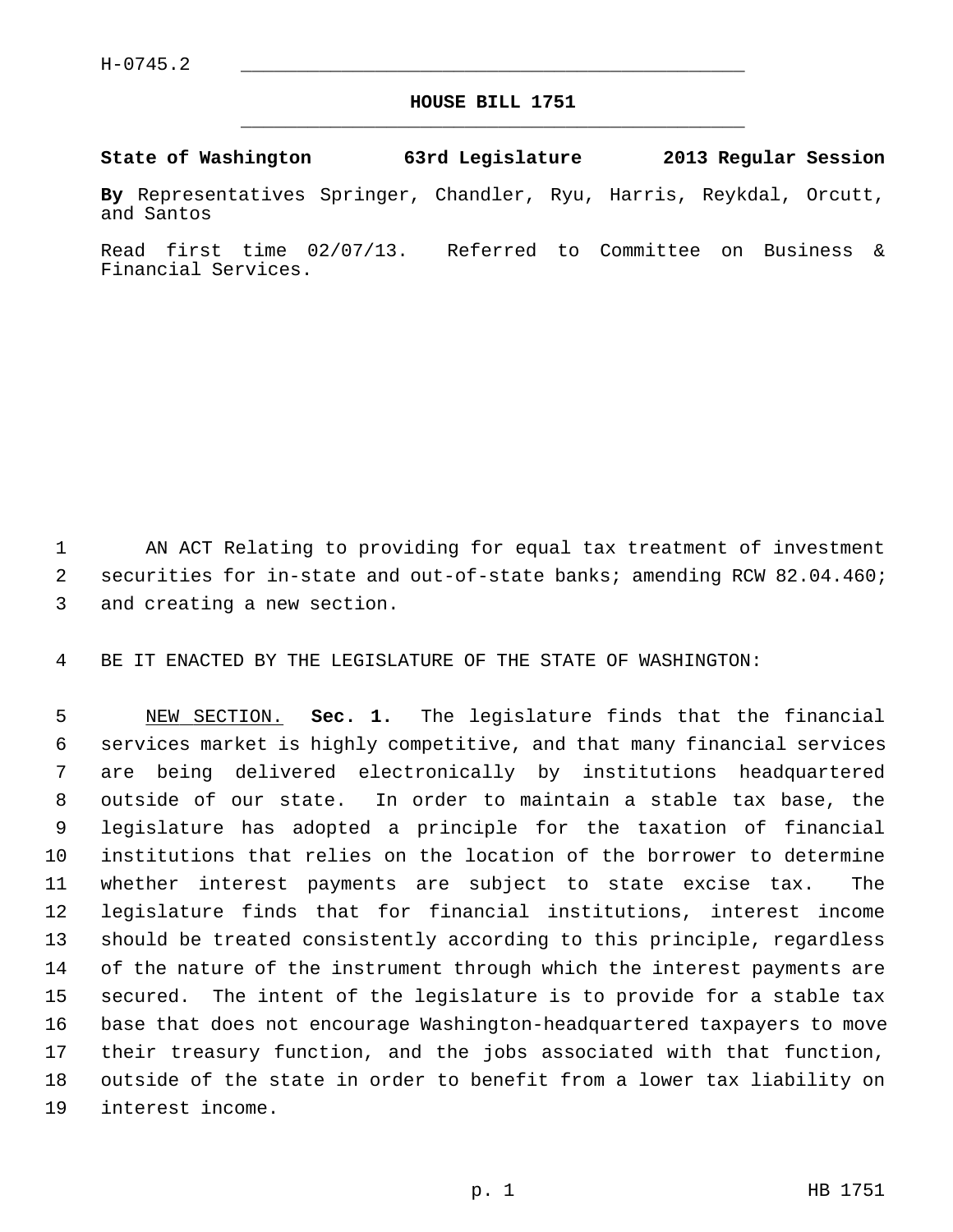1 **Sec. 2.** RCW 82.04.460 and 2011 c 174 s 203 are each amended to 2 read as follows:

 3 (1) Except as otherwise provided in this section, any person 4 earning apportionable income taxable under this chapter and also 5 taxable in another state must, for the purpose of computing tax 6 liability under this chapter, apportion to this state, in accordance 7 with RCW 82.04.462, that portion of the person's apportionable income 8 derived from business activities performed within this state.

 9 (2) The department must by rule provide a method of apportioning 10 the apportionable income of financial institutions, where such 11 apportionable income is taxable under RCW 82.04.290. The rule adopted 12 by the department must, to the extent feasible, be consistent with the 13 multistate tax commission's recommended formula for the apportionment 14 and allocation of net income of financial institutions as existing on 15 June 1, 2010, or such subsequent date as may be provided by the 16 department by rule, consistent with the purposes of this section, 17 except that:

18 (a) The department's rule must provide for a single factor 19 apportionment method based on the receipts factor;  $((and))$ 

20 (b) The definition of "financial institution" contained in appendix 21 A to the multistate tax commission's recommended formula for the 22 apportionment and allocation of net income of financial institutions is 23 advisory only; and

 (c) The definition of "loan" contained in the multistate tax commission's recommended formula for the apportionment and allocation of net income of financial institutions must also include investment securities permissible for financial institutions by applicable bank regulatory rules and issued by the person obligated to pay the principal and interest thereon.

30 (3) The department may by rule provide a method or methods of 31 apportioning or allocating gross income derived from sales of 32 telecommunications service and competitive telephone service taxed 33 under this chapter, if the gross proceeds of sales subject to tax under 34 this chapter do not fairly represent the extent of the taxpayer's 35 income attributable to this state. The rule must provide for an 36 equitable and constitutionally permissible division of the tax base.

37 (4) For purposes of this section, the following definitions apply 38 unless the context clearly requires otherwise: